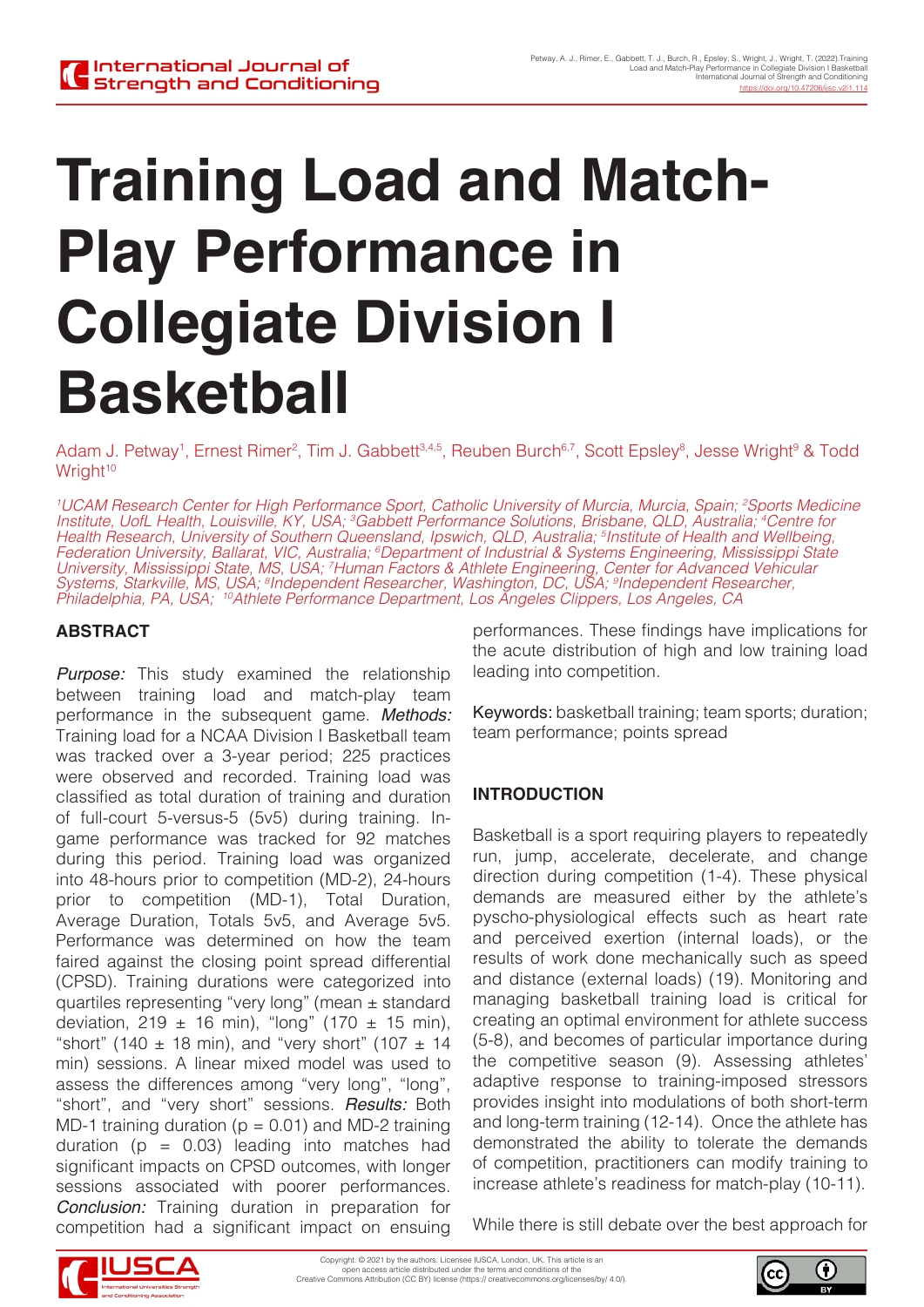quantifying and applying training load (20-24), the ultimate goal of training load monitoring is to ensure athletes maintain a proper dosage of training to optimize match-play performance (15-18). Previous research has examined the relationship between training load and performance (29,30). For example, Aughey et al. investigated the effect of weekly internal load on wins and losses in elite Australian football; greater acute training load was evident in the weeks where matches were won (30). While wins and losses may be the most important game outcome measure, they alone can be misleading since they do not account for the quality of opponent and how each team was projected to perform during match-play.

Despite the perceived link between training load and performance, very little research has investigated the relationship between basketball training load and match outcomes. Point spreads may be a more valid way to assess outcome because they consider several factors such as recent performances of each team, strength of schedule, location of the game, injuries, and various other factors (28,25). Both economic and financial journals have previously investigated the accuracy of oddsmakers spreads in forecasting outcomes (26,27). The closing point spread differential (CPSD)—the difference between the margin of victory and the closing point spread of a game (28) —has been proposed as a novel way of evaluating projected performance based on the quality of opponent.

Despite the common use of CPSD in sports and the proposed utility of this approach for evaluating basketball performance, no previous research has examined the relationship between training load data and subsequent match-play performance in elite basketball. Furthermore, no published study has used oddsmakers point spreads to account for quality of opponent and gauge in-game performances. Therefore, the purpose of this study is to investigate the effect of basketball practice duration on team performance, as indicated by CPSD. This research will be pertinent in helping coaches make sound decisions on the application of training load during the competitive season.

# **METHODS**

#### *Participants*

Training load data was collected from a single NCAA Division I collegiate basketball team during three

consecutive seasons (n=21 athletes,  $20 \pm 1.1$  years,  $1.93 \pm 0.1$  m,  $92 \pm 11$ kg). Of this cohort of athletes 3 athletes played one season, 13 played two seasons, while 5 athletes competed in all three seasons. Across the 3-year period, 225 practice sessions and 92 matches were recorded. All data was collected between the months of November 2015 and March 2018 by the strength and conditioning staff as routine for daily assessment of training load. Institutional approval was given through the University Internal Review Board (IRB).

## *Design*

Training volume was recorded as the total duration of training, whereas training intensity was indicated by the total duration of full-court 5-versus-5 scrimmage play (5v5). During basketball training sessions 5v5 was agreed upon as the most intense practice drill by the technical/tactical staff, and most closely replicated the physical demands of match-play. Each training session duration was tracked via stopwatch and manually input into a customized spreadsheet (Microsoft ExcelTM 2016, USA). Training duration and 5v5 duration were further classified as being 48-hours prior to competition (MD-2), or 24-hours prior to competition (MD-1). Average duration was represented as the averages of all practices in preparation for a given competition (i.e., total duration/# of practices), whereas total duration and total 5v5 were expressed as the aggregate of all practices before competition (Table 1). Tracking averages and totals of duration and 5v5 was done to account for the variable nature of the collegiate basketball competitive schedule. Early during each season, the competition schedule fluctuated and had as many as 3 practices leading into a competition; while the latter part of the competitive season schedule was consistent with 2 practices (i.e., MD-1; MD-2) leading into competition. However, all 92 matches examined in this study had a MD-1 and MD-2 in anticipation for competition. Averages and totals for duration and 5v5 were used to normalize for the seasonal variations of the competitive collegiate basketball season. All training load combinations were compared to how the team performed against the spread (CPSD).

Match-play performance was assessed from 92 matches based on how the team performed relative to the forecasted oddsmakers. Point spreads were obtained from a longitudinal database on the worldwide-web (covers.com), which lists the CPSD for all games in NCAA Division I Basketball dating back to the 2006-2007 season. For this study, we analyzed

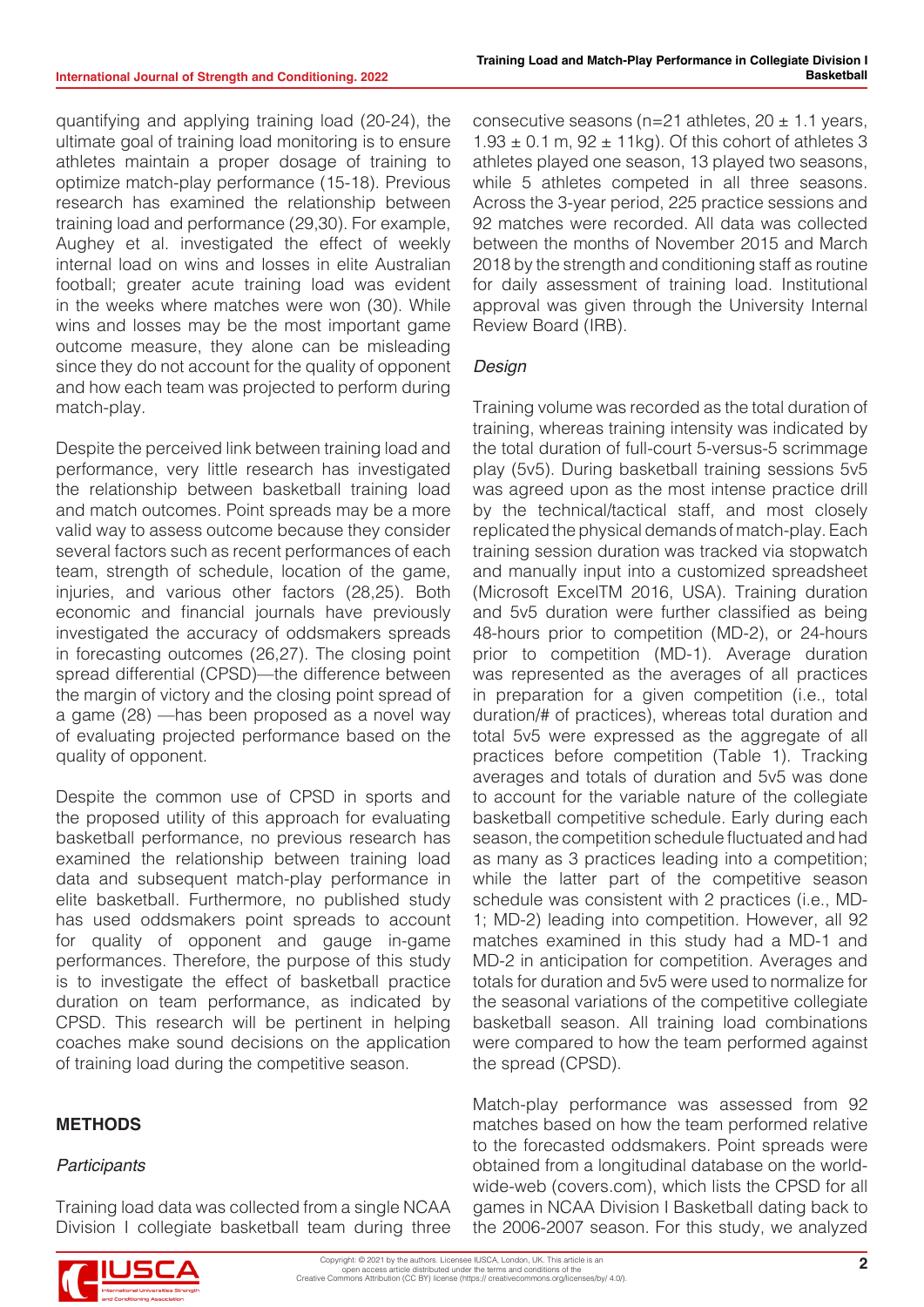| <b>Training Load Variable</b>                        | <b>Description</b>                                                                                              |  |  |  |  |
|------------------------------------------------------|-----------------------------------------------------------------------------------------------------------------|--|--|--|--|
| <b>Closing Point Spread Differen-</b><br>tial (CPSD) | This was the difference between the spread and actual score, or how<br>the team fared against the spread.       |  |  |  |  |
| <b>Duration MD-2</b>                                 | Duration of training for the session 48-hours prior to competition (MD-<br>(2)                                  |  |  |  |  |
| 5v5 MD-2                                             | Duration of 5v5 full-court for the session 48-hours prior to competition<br>$(MD-2)$                            |  |  |  |  |
| <b>Duration MD-1</b>                                 | Duration of training for the session 24-hours prior to competition (MD-<br>1)                                   |  |  |  |  |
| 5v5 MD-1                                             | Duration of 5v5 full-court for the session 24-hours prior to competition<br>$(MD-1)$                            |  |  |  |  |
| <b>Total Duration</b>                                | The aggregate of duration for all training sessions leading into com-<br>petition                               |  |  |  |  |
| <b>Average Duration</b>                              | The average duration for all training session leading into competition<br>(i.e., Total Duration/# of practices) |  |  |  |  |
| Total 5v5                                            | The aggregate of duration of 5v5 full-court for all training sessions<br>leading into competition               |  |  |  |  |

**Table 1.** Description of training load variables.

if (1) training load influenced performance relative to the CPSD, and (2) the dose-response relationship between training load and performance.

For the analysis, training data was organized into quartiles based on the distribution of training duration. The four categories were defined as "very long", "long", "short", and "very short" training durations to determine the effect, and magnitude of training load on performance against the published point spread. "Above" games were considered an above-average performance because the team outperformed the spread, and "below" games were considered a below-average performance because the team did not cover the spread. This method was used to account for the quality of opponent during competition. For example, a loss in a game may have still yielded an "above" performance if the team covered the forecasted points spread.

Data was summarized as mean, standard deviation, and 95% confidence interval (Table 2). Normality and homogeneity of variance were checked via Shapiro-Wilk test (<0 50). Total duration and 5v5 duration for MD-2, and MD-1 across both days were determined for "very long", "long", "short", and "very short" training sessions and compared fitting linear mixed models (alpha  $= 0.05$ ). This allowed for the dependent structure among repeated measures variables to be modeled. For the analysis, the category of CPSD was set as the dependent variable, training MD-1 and MD-2 were set as the fixed effects, and training duration and 5v5 were considered random effects.

#### **RESULTS**

Table 2 shows the distribution of training load for "very long", "long", "short", and "very short" sessions. Duration MD-1 ( $p=0.01$ ), Duration MD-2 ( $p=0.03$ ), and Total Duration (p=0.02) leading into competition all had a significant impact on the team's CPSD performance.

Figure 1 is a boxplot showing the influence of total Training Duration on performance CPSD when organized into "very short", "short", "long", and "very long" categories. Figure 2 shows the distribution of training duration MD-1 relative to the spread when organized into "very short", "short", "long", and "very long" categories. Figure 3 demonstrates the distribution of training duration MD-2 relative to the spread when organized into "very short", "short", "long", and "very long" categories. Longer sessions were associated with poorer performances.

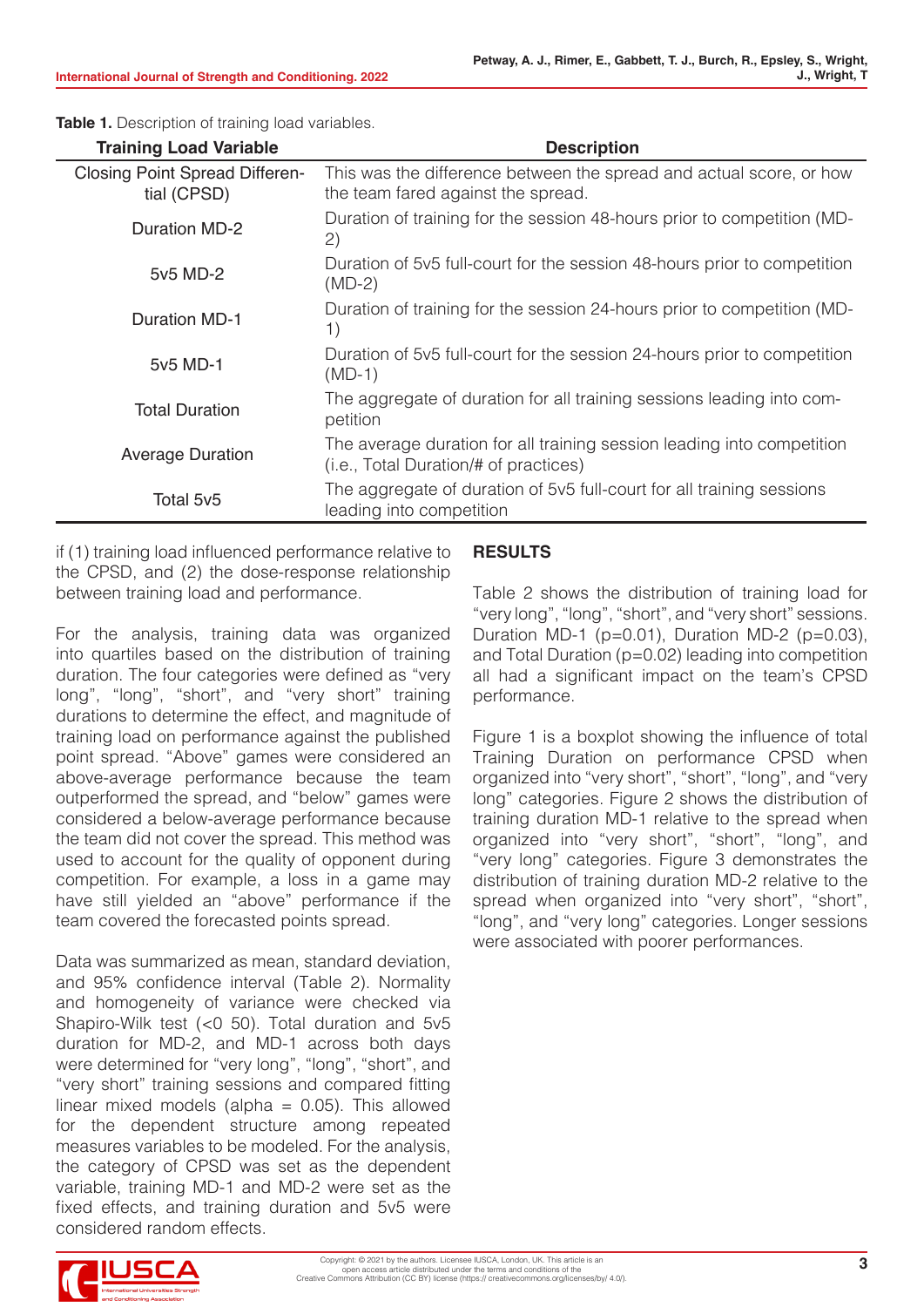|                                  | <b>Very Long</b> | Long         | <b>Short</b> | <b>Very Short</b> | p-value | (95% CI)        |
|----------------------------------|------------------|--------------|--------------|-------------------|---------|-----------------|
| Duration<br>$MD-1$ (min)         | $97 \pm 9$       | $83 \pm 12$  | $74 \pm 13$  | $60 \pm 11$       | 0.01    | $(-0.9 - 3.8)$  |
| 5v5 MD-1<br>(min)                | $17 \pm 3$       | $16 \pm 4$   | $12 \pm 5$   | $9 \pm 4$         | 0.55    | $(-0.4-0.1)$    |
| Duration<br>$MD-2$ (min)         | $121 \pm 15$     | $75 \pm 22$  | $65 \pm 20$  | $47 \pm 17$       | 0.03    | $(-0.5-0.9)$    |
| 5v5 MD-2<br>(min)                | $23 \pm 8$       | $14 \pm 8$   | $9 \pm 6$    | $1 \pm 2$         | 0.82    | $(-0.03 - 0.4)$ |
| <b>Total Dura-</b><br>tion (min) | $219 \pm 16$     | $170 \pm 15$ | $140 \pm 18$ | $107 \pm 14$      | 0.02    | $(2.4 - 16.9)$  |
| Average Du-<br>ration (min)      | $109 \pm 8$      | $85 \pm 7$   | $70 \pm 9$   | $53 \pm 7$        | 0.11    | $(-0.3 - 0.5)$  |

**Table 2.** Training and match-play durations in Very Long, Long, Short and Very Short sessions.

5v5, 5 versus 5 full-court; MD-1, Matchday -1; MD-2, Matchday -2; Intensity %, Duration/5v5 Duration; CI, confidence interval \*P < 0.05.



**Figure 1.** Box Plot examining Total Duration versus ATS. Duration was classified as Very Short (0-129 min.) Short (130-150 min.) Long (151-200) and Very Long (201-259).

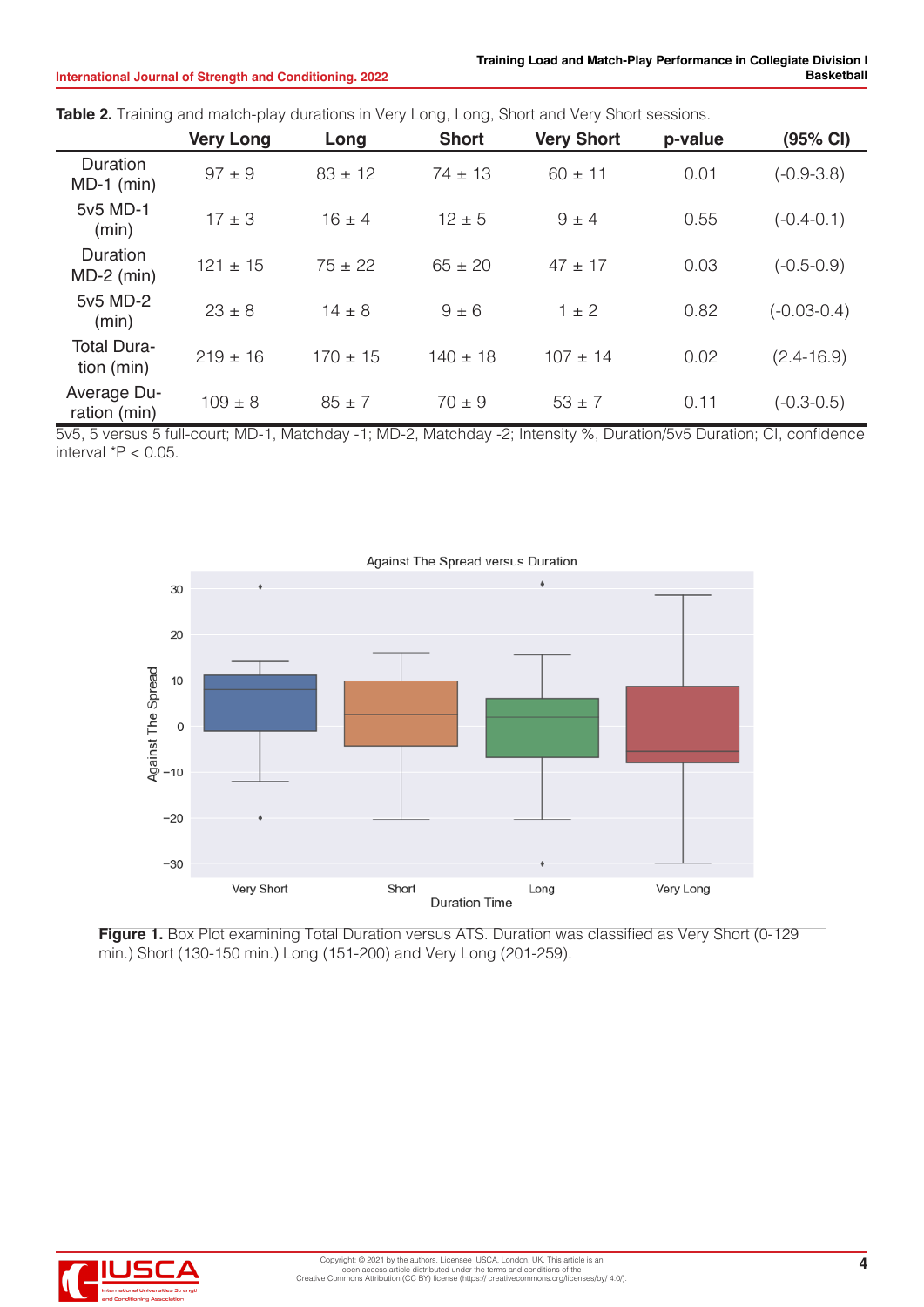Against The Spread versus MD-1 Duration 30 20 Against The Spread 10  $\mathbf 0$  $-10$  $-20$  $-30$ Very Short Short Very Long Long MD-1 Time

**Figure 2.** Box Plot examining MD-1 Training Duration versus ATS. Duration was classified as Very Short (0-60 min.) Short (61-75 min.) Long (76-90) and Very Long (90-120).



**Figure 3.** Box Plot examining Duration MD-2 versus ATS. Duration was classified as Very Short (0-50) min.) Short (51-80 min.) Long (81-120) and Very Long (121-200).

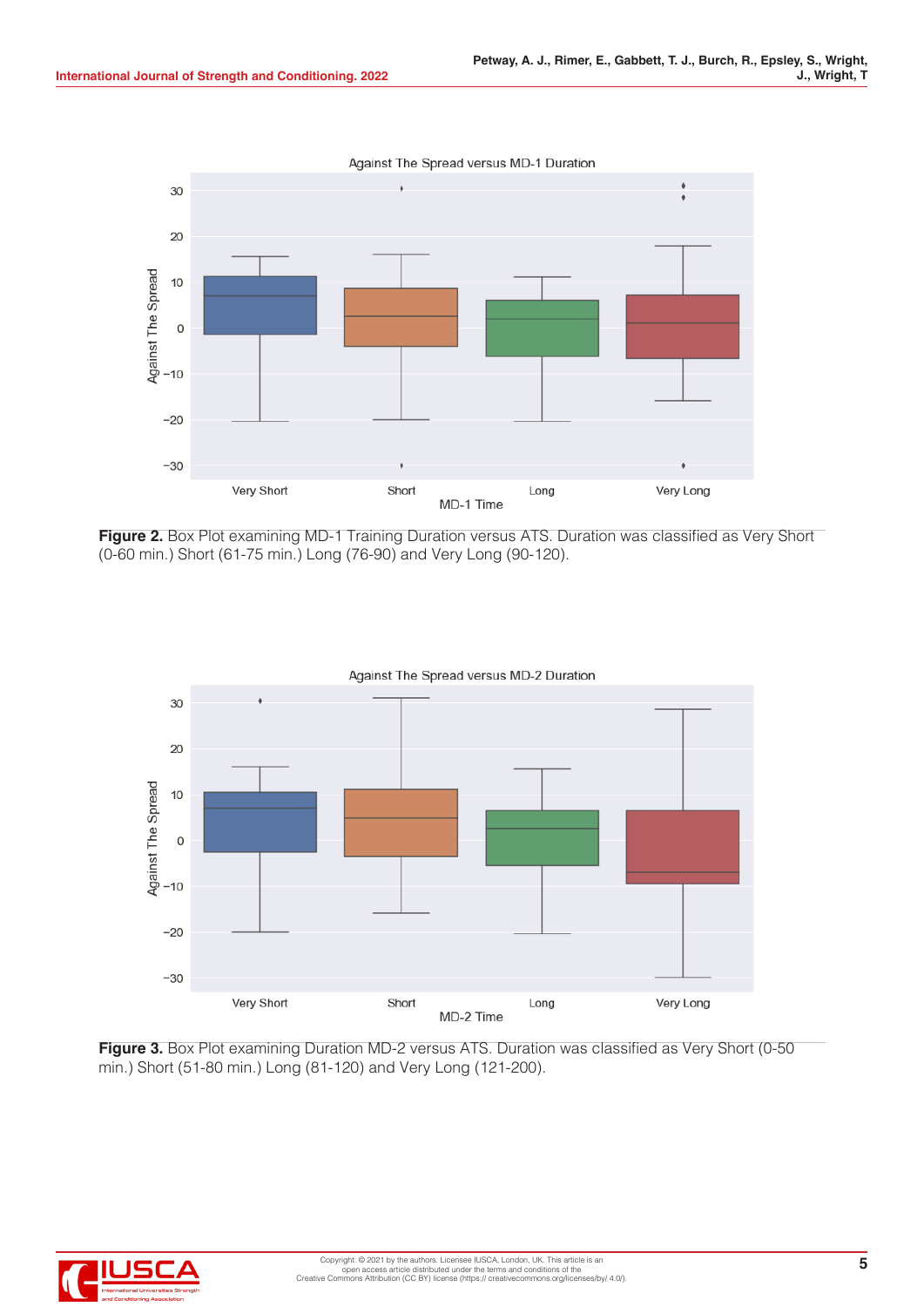### **DISCUSSION**

The present study examined the effects of preceding training load on ensuing match performance in collegiate basketball. The main findings indicate that in preparation for competition, higher duration training sessions yielded poorer team performance outcomes when compared to the forecasted spread. These results suggest that longer practices one day prior to competition may have deleterious effects on match-play performance.

The current findings suggest there is an acute doseresponse relationship between training load and match-play performances. The present study is novel in that it uses longitudinal data over multiple years and a standardized and repeatable means of quantifying the effects of training load on matchplay performance. When comparing the application of a training stimulus relative to match-play, MD-1 had a greater impact on in-game performance than MD-2. Similar results have recently been replicated within the literature (31). For example, Olthof et al. found that player performance was increased when training load was greater MD-2 compared to MD-1 in NCAA Division I basketball (31). These findings may be expected given that higher intensity training in the 24-hours before competition would generate greater acute fatigue. Also, of note relative to the present study, when training duration was high in all of the practices in preparation for competition, the matchplay results were poor. Therefore, practitioners may be advised to undulate high and low training when sequencing sessions in preparation for competition.

The limitations of the present study should be addressed. Firstly, only five athletes competed on the team for all three seasons. Also, total duration and duration of 5v5 were the only training load metrics recorded. This does not account for total mechanical values applied during training as well as internal load. However, examination of 106 training sessions from the pre-season and in-season periods of the 2015-2016 season confirmed that training sessions with higher 5v5 duration also yielded greater mechanical loads (as measured from accelerometry data, Zephyr BioharnessTM, Zephyr Technology Corporation, Annapolis, MD, US). Therefore, duration of 5v5 served as a proxy for training intensity in this study. Nevertheless, 225 training sessions and 92 matches were examined over a 3-year period with the universal and reliable metric of duration. Future studies could perform an in-depth analysis of training duration and scaled intensity of training drills to examine the effects of training volume and intensity on match-play performance. Secondly, it is important to consider the individual response to a training stimulus. Training and in-game performance were measured for the entire team; however, some individual athletes may have responded differently based on the applied stimulus. This also does not account for the need for supplemental fitness items during training for athletes not playing high minutes during competition. The main purpose of the present study was to examine the influence of preceding training load on performance outcomes in a team environment. Individual needs within the team should be examined thoroughly in future research.

In summary, shorter duration practices leading into match-play resulted in better team performances in basketball. Training MD-1 had more of an impact on in-game performance than MD-2. These findings could impact the application of training load during the competitive season. Coaches should consider the duration and intensity of in-season practice in order to optimize match outcomes.

## **CONCLUSION AND PRACTICAL APPLICATIONS**

*T*he findings of this study have important implications for the sequencing of training load in preparation for match-play. This information can be extremely helpful to coaches and practitioners attempting to create an ideal state of physiological readiness in preparation for competition. Once the athlete has demonstrated adequate levels of game fitness, it may be more advantageous for coaches to focus on technical and tactical development rather than rigorous training sessions involving a high volume of accelerations, decelerations, and changes of direction. Conversely, if practitioners feel that these intense training sessions are necessary during season, they should be placed as far away from competition as possible based on the game schedule.

The accumulation of longer duration practices during the competitive season resulted in worse performance in the ensuing competitions over a 3-season period in elite collegiate basketball. The training performed in the 24-hours prior to competition had the greatest impact on subsequent performance. If duration of training for all training sessions leading into competition were high, the results were poor. In turn, the duration of training further away from competition had less of an impact on in-game performance. These finding shed light on the prescription of training load leading into

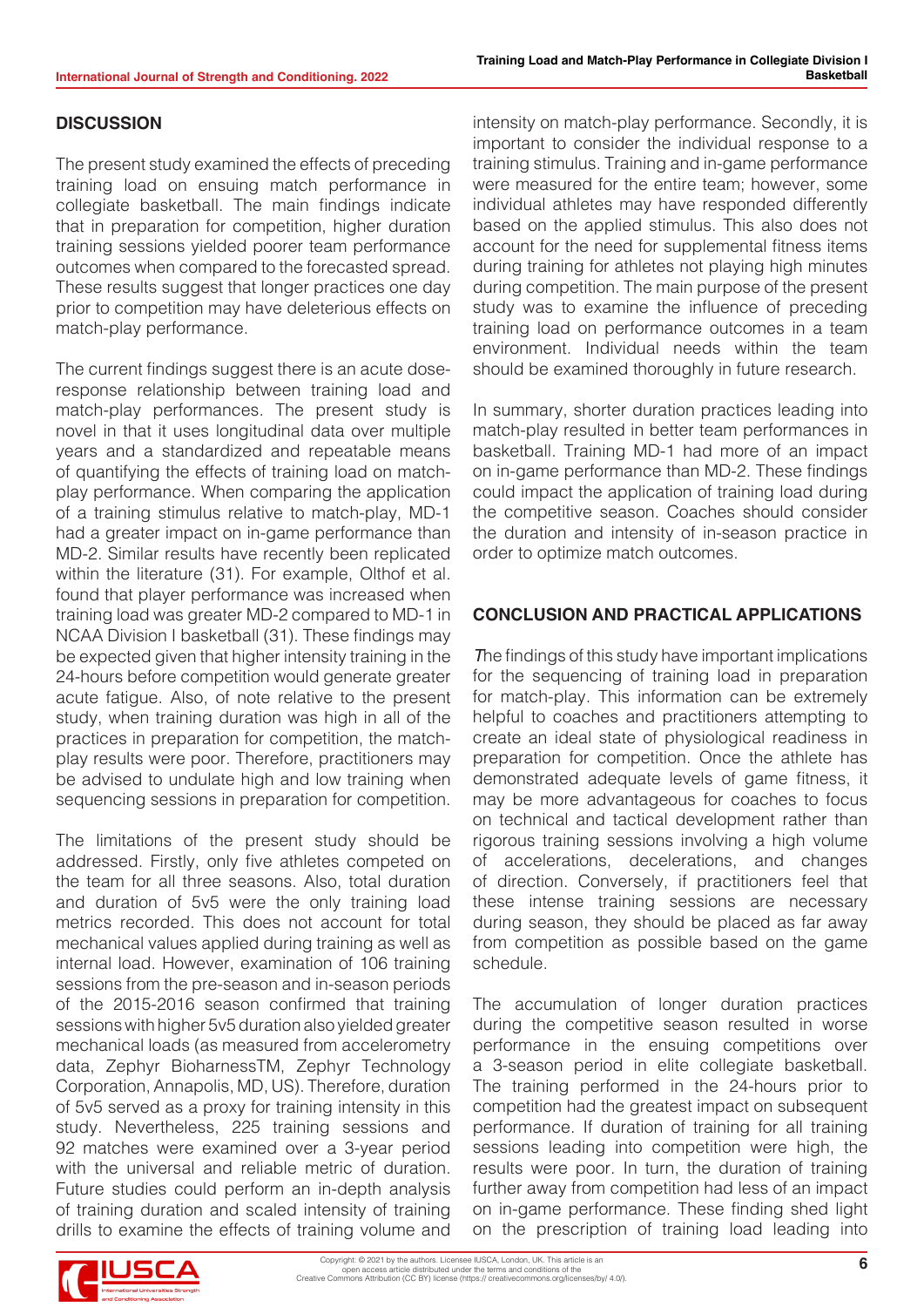competition. Ultimately, the goal of training is to prepare athletes for competition. The present results suggest that reducing training intensity leading into competition may increase the likelihood of optimal performance.

#### **REFERENCES**

- 1. Petway AJ, Freitas TT, Calleja-Gonza´lez J, Medina Leal D, Alcaraz PE. Training load and match-play demands in basketball based on competition level: A systematic review. PLoS One. 2020;15(3): e0229212. DOI: 10.1371/journal.pone.0229212
- 2. Sampaio J, McGarry T, Calleja-Gonza´lez J, Jime´nez Sa´iz S, Schelling i del Alca´zar X, Balciunas M, et al. Exploring game performance in the National Basketball Association using player tracking data. PLoS One. 2015;10(7):1–14. DOI: 10.1371/journal. pone.0132894
- 3. Svilar L, Jukić I, Castellano J, et al. Load monitoring system in top-level basketball team: relationship between internal and external training load. Kinesiology. 2018; 50(1): 25–33. DOI: 10.26582/k.50.1.4
- 4. Conte D, Kolb N, Scanlan AT, Santolamazza F, et al. Monitoring training load and well-being during the in-season phase in National Collegiate Athletic Association Division I men's basketball. Int J Sports Physiol Perform. 2018;13(8):1067–1074. DOI: 10.1123/ijspp.2017-0689
- 5. Manzi V, D'Ottavio S, Impellizzeri F, Chaouachi A, Chamari K, Castagna C, et al. Profile of weekly training load in elite male professional basketball players. J Strength Cond Res. 2010; 24(5):1399–1406. DOI: 10.1519/JSC.0b013e3181d7552a
- 6. Petway, A.J.; Freitas, T.T.; Calleja-Gonzalez, J.; Torres-Ronda, L.; Alcaraz, P.E. Seasonal variations in game activity profiles and players' neuromuscular performance in collegiate division I basketball: Nonconference vs. Conference Tournament. Frontiers. 2020;2,2705. DOI: 10.3389/fspor.2020.592705
- 7. Heishman AD, Curtis M, Saliba E, Hornett R, Malin S, Weltman A, et al. Noninvasive assessment of internal and external player load: implications for optimizing athletic performance. J Strength Cond Res. 2018;32(5):1280–1287. DOI: 10.1519/ JSC.0000000000002413
- 8. Aoki MS, Torres Ronda L, Marcelino PR, Drago G, Carling C, Bradley PS, et al. Monitoring training loads in professional basketball players engaged in a periodized training program. J Strength Cond Res. 2016;31(2): 348–358. DOI: 10.1519/ JSC.0000000000001507
- 9. Bowen L, Gross AS, Gimpel M, Li FX. Accumulated workloads and the acute:chronic workload ratio relate to injury risk in elite youth football players. Br J Sports Med. 2017;51(5):452–459. DOI: 10.1136/ bjsports-2015-095820
- 10. Menaspà P. Are rolling averages a good way to assess training load for injury prevention? Br J Sports Med. 2017;51(7):618–619. DOI: 10.1136/ bjsports-2016-096131
- 11. Buchheit M, Racinais S, Bilsborough JC, et al. Monitoring fitness, fatigue and running performance during a pre-season training camp in elite football players. J Sci Med Sport. 2013;16(6):550–555. DOI: 10.1016/j.jsams.2012.12.003
- 12. Huxley DJ, O'Connor D, Healey PA. An examination of the training profiles and injuries in elite youth track and field athletes. Eur J Sport Sci. 2014;14(2):185– 192. DOI: 10.1080/17461391.2013.809153
- 13. Lyman S, Fleisig GS, Andrews JR, Osinski ED. Effect of pitch type, pitch count, and pitching mechanics on risk of elbow and shoulder pain in youth baseball pitchers. Am J Sports Med. 2002;30(4):463–468. DOI: 10.1177/03635465020300040201
- 14. Dennis RJ, Finch CF, Farhart PJ. Is bowling workload a risk factor for injury to Australian junior cricket fast bowlers? Br J Sports Med. 2005;39(11):843–846. DOI: 10.1136/bjsm.2005.018515
- 15. Ferioli D, Bosio A, Bilsborough JC, La Torre A, Tornaghi M, Rampinini E, et al. The preparation period in basketball: training load and neuromuscular adaptations. Int J Sports Physiol Perform. 2018;13(8):991–999. DOI: 10.1123/ijspp.2017-0434
- 16. Scanlan A, Wen N, Tucker P, Dalbo V et al. The relationships between internal and external training load models during basketball training. J Strength Cond Res. 2014;28(9):2397–2405. DOI: 10.1519/ JSC.0000000000000458
- 17. Busso T. Variable dose-response relationship between exercise training and performance. Med Sci Sports Exerc. 2003;35(7):1188–1195. DOI: 10.1249/01.MSS.0000074465.13621.37
- 18. Scanlan A, Fox J, Borges N, Dascombe B, Dalbo V, et al. Cumulative training dose effects on interrelationships between common training-load models during basketball activity. Int J Sports Physiol Perform. 2017;12(2):168–174. DOI: 10.1123/ ijspp.2015-0708
- 19. Schelling X, Torres L. accelerometer load profiles for basketball-specific drills in elite players. J Sports Sci Med. 2016;15(4):585–591.
- 20. Fox JL, Stanton R, Scanlan AT. A Comparison of training and competition demands in semiprofessional male basketball players. Res Q Exerc Sport. 2018;89(1):103– 111. DOI: 10.1080/02701367.2017.1410693
- 21. Akenhead R, French D, Thompson KG, Hayes PR. The acceleration dependent validity and reliability of 10 Hz GPS. J Sci Med Sport. 2014;17(5):562–566. DOI: 10.1016/j.jsams.2013.08.005
- 22. Jennings D, Cormack S, Coutts AJ, Boyd LJ, Aughey RJ. Variability of GPS units for measuring distance in team sport movements. Int J Sports Physiol Perform. 2010;5(4):565–569. DOI: doi.org/10.1123/ ijspp.5.4.565
- 23. Varley MC, Fairweather IH, Aughey RJ. Validity and reliability of GPS for measuring instantaneous velocity